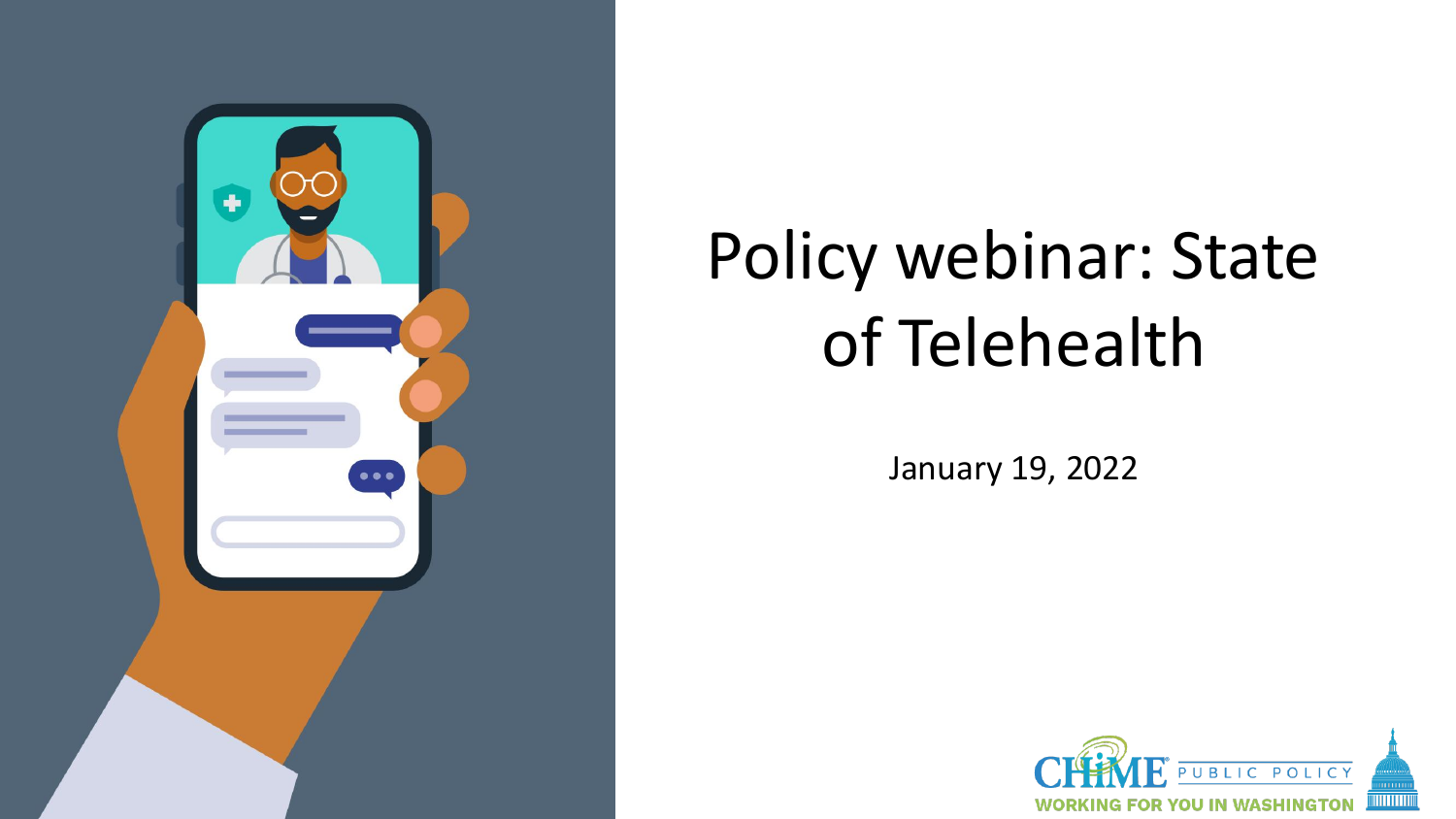

#### The Industry's New Health Information Technology Event

#### **MIAMI BEACH | MARCH 6 - 9, 2022**

ViVE merges the leadership of CHIME and the digital marketplace of HLTH to create a technology event focused on the business of transformation in healthcare

Learn more at:<http://www.viveevent.com/>

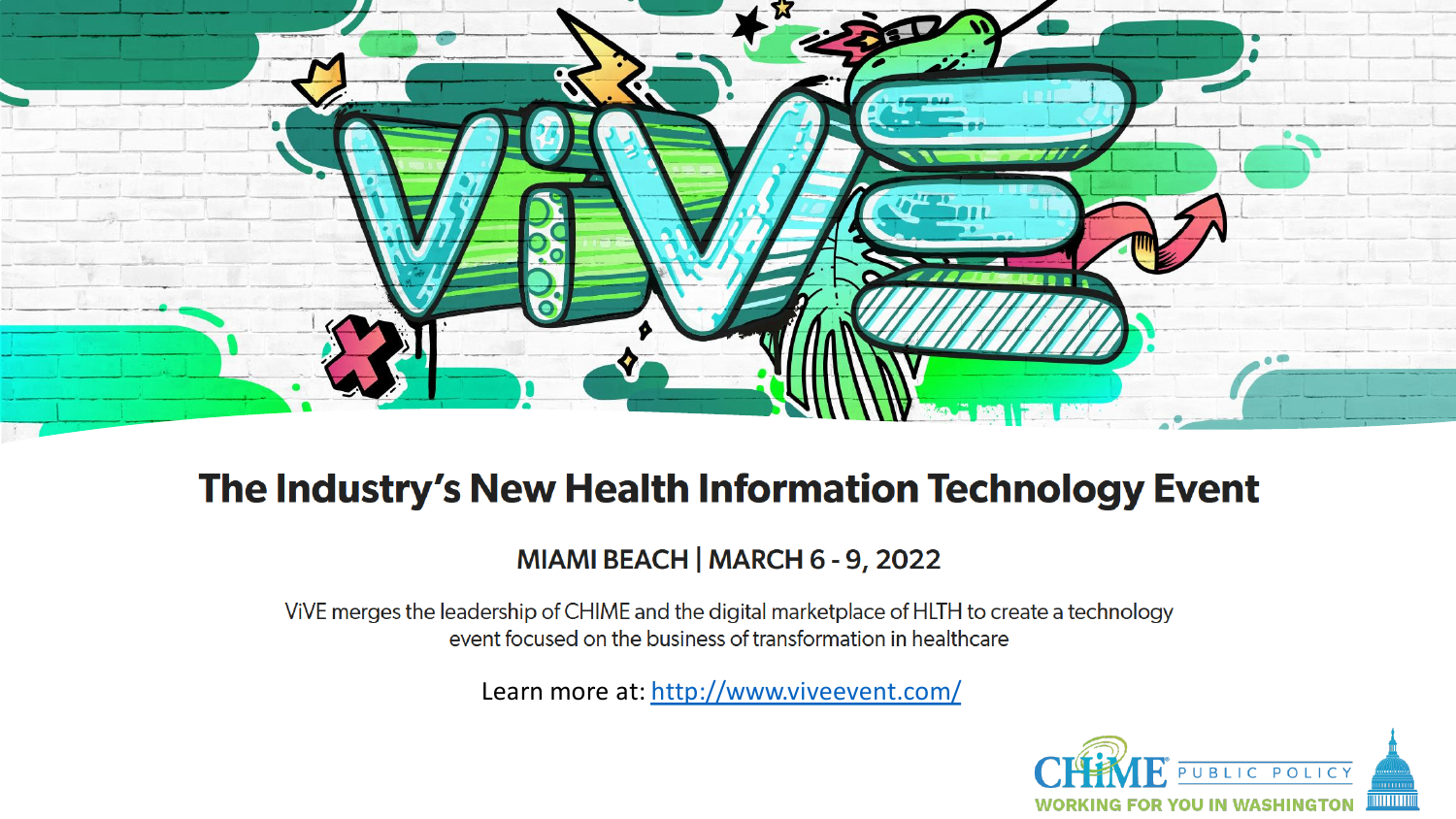### Where We Are Right Now

#### *Public Health Emergency (PHE)*

- Recently extended for an additional 90-days into April
- Grants multiple telehealth related flexibilities including:
	- Removal of geographic/distance site requirements for telehealth
	- Ability to use audio-only telehealth
	- Flexibility for prescribing of certain substances
	- Flexibility for use of non-HIPAA covered technologies
- Centers for Medicare and Medicaid Services (CMS) has created a third category of temporary telehealth services during the PHE
- Payment parity is in-place for most telehealth services

#### *Federal Broadband Programs*

- National Telecommunications and Information Administration (NTIA)
	- Currently has open comment for Broadband Programs in Infrastructure Law
		- [https://ntia.gov/other-publication/2022/request-comment-broadband-programs-bipartisan](https://ntia.gov/other-publication/2022/request-comment-broadband-programs-bipartisan-infrastructure-law)infrastructure-law

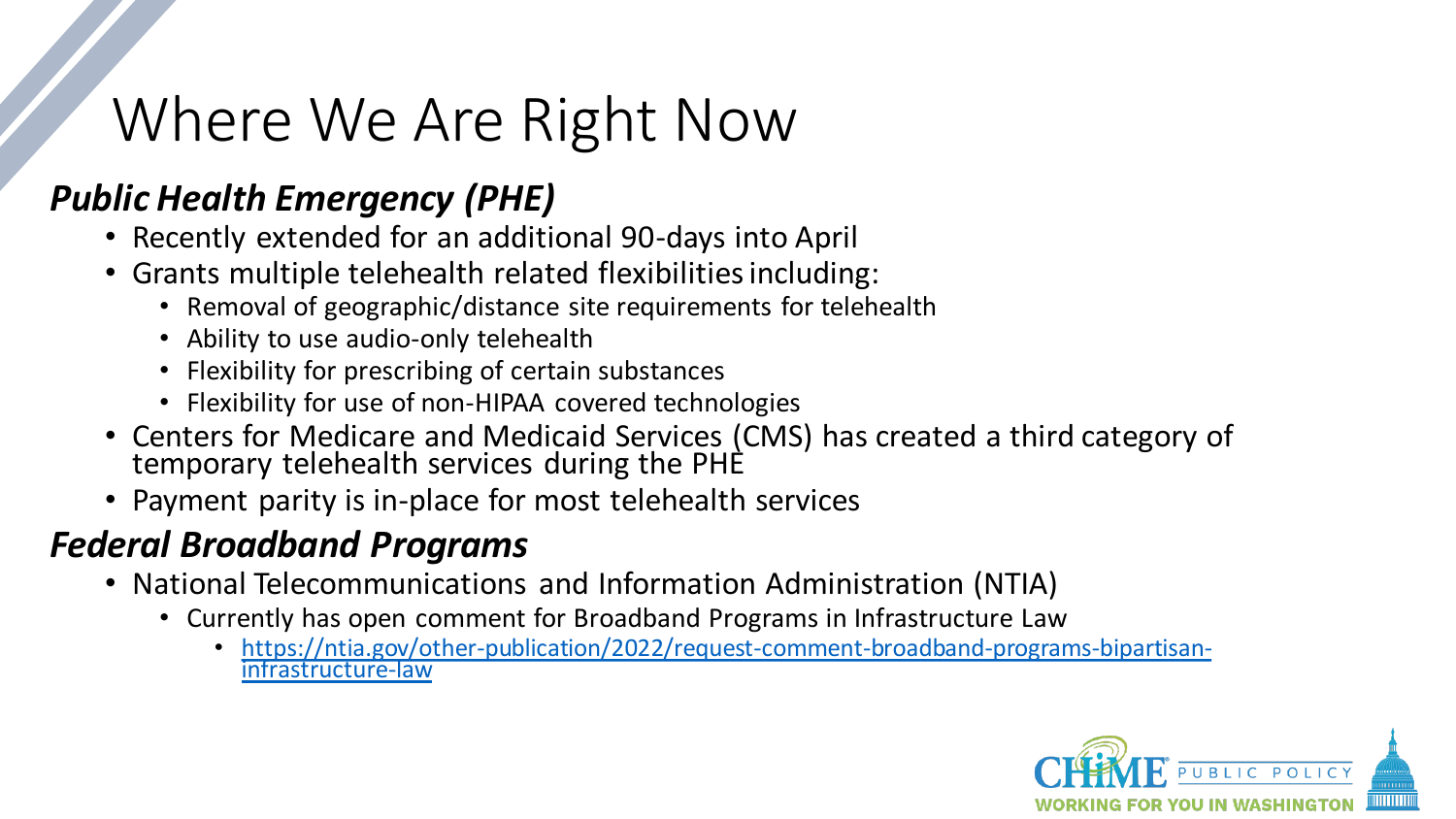### Where We Are Right Now (cont.)

#### *Federal Broadband Programs*

- Federal Communications Commission COVID-19 Telehealth Program and Connected Care Pilot Programs
	- Both programs have selected their recipients and the process of obligating and expending the funds are underway
- HHS/Health Resources and Services Administration (HRSA) Telehealth Broadband Pilot Program
	- \$6.5 million awarded to the National Telehealth Technology Assessment Resource Center (TTAC)
	- \$1.5 million awarded to the Telehealth-Focused Rural Health Research Center to evaluate the program across participating communities
- White House has convened an Infrastructure Implementation Task Force to guide use of infrastructure funds including broadband

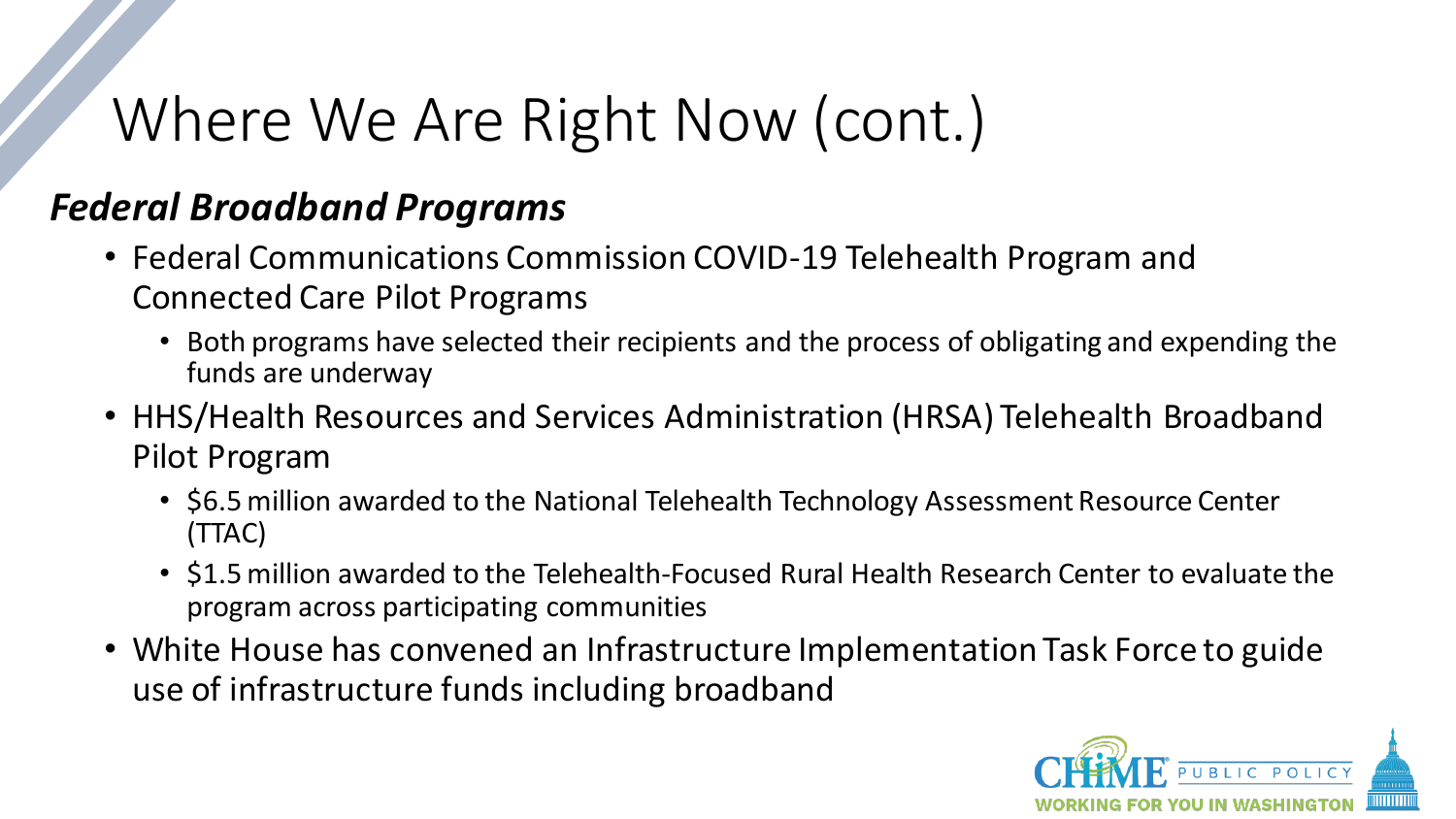### What Exactly Was Included in the PFS

CHIME has a [cheat sheet](https://chimecentral.org/wp-content/uploads/2021/11/Summary-of-CY22-Physician-Fee-Schedule-Teleheatlh.pdf) on the telehealth changes included in the CY22 Physician Fee Schedule (PFS). Key changes include:

- Additional to the Medicare Telehealth Services List
	- Category 3 temporary PHE services in place through 2023
- Extension of Mental-Telehealth Services on a Permanent Basis
	- Multiple conditions and exceptions are included under this, including regular in-person visit requirements
- Payment for audio-only communications related to rural health and Mental-Telehealth Services

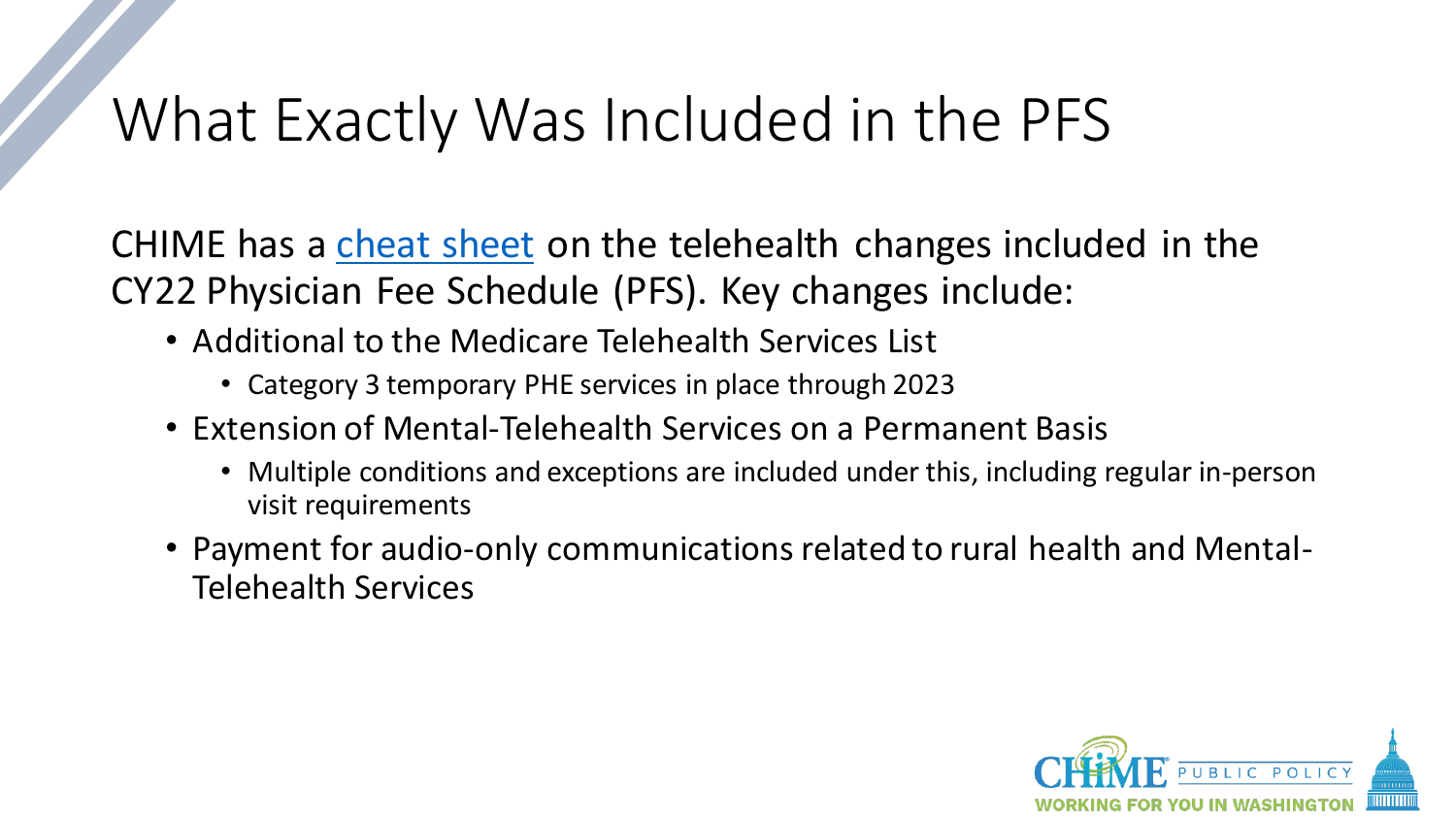### Where Are We Going

#### *Public Health Emergency (PHE)*

- Once the PHE expires I promise you eventually this will end telehealth will *currently* revert to the way it was pre-pandemic, with caveats including:
	- Category 3 services will be covered through the end of 2023
	- Mental health telehealth services will still largely function as they have under the PHE on a permanent basis.
		- There are some requirements for in-person visits and exceptions
- This means largely telehealth will be restricted to those in rural areas and must use a distance site provider
- The prescribing and HIPAA technology relaxations will also expire

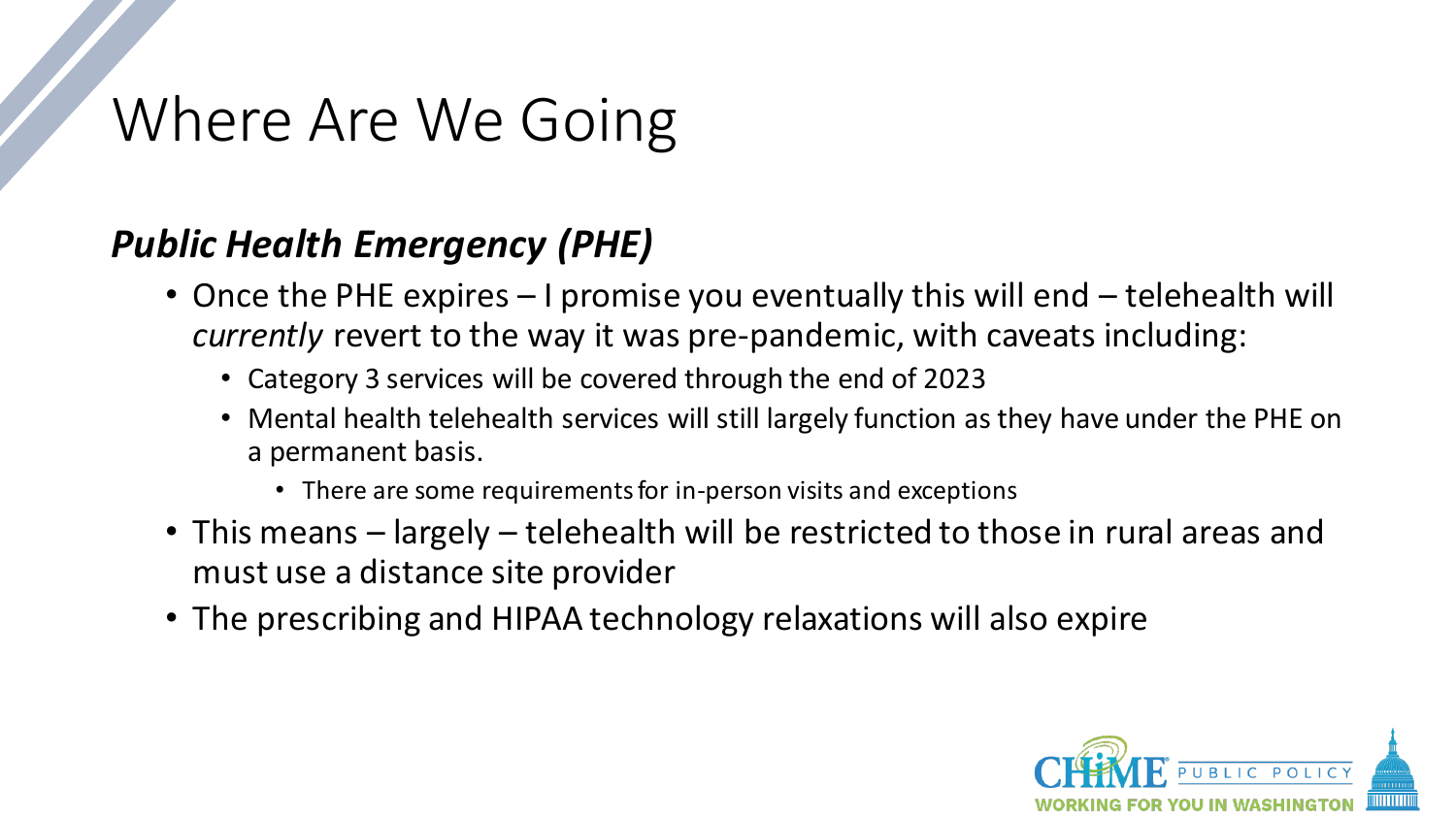## Where Are We Going (cont.)

#### *Federal Broadband Programs*

- The FCC programs have already obligated their funding
	- Unless new funding is obligated or a new call for applications is announced there is little way to impact these programs
- Similarly, so have the HRSA programs
	- These get plussed up regularly, so there may be comment opportunities
- The NTIA program has yet to release its grant rules or call for proposals
	- CHIME will respond to the request for information asking them to prioritize healthcare
	- Depending on the eligible grantees and the grant process, CHIME may be able to shape the grant process

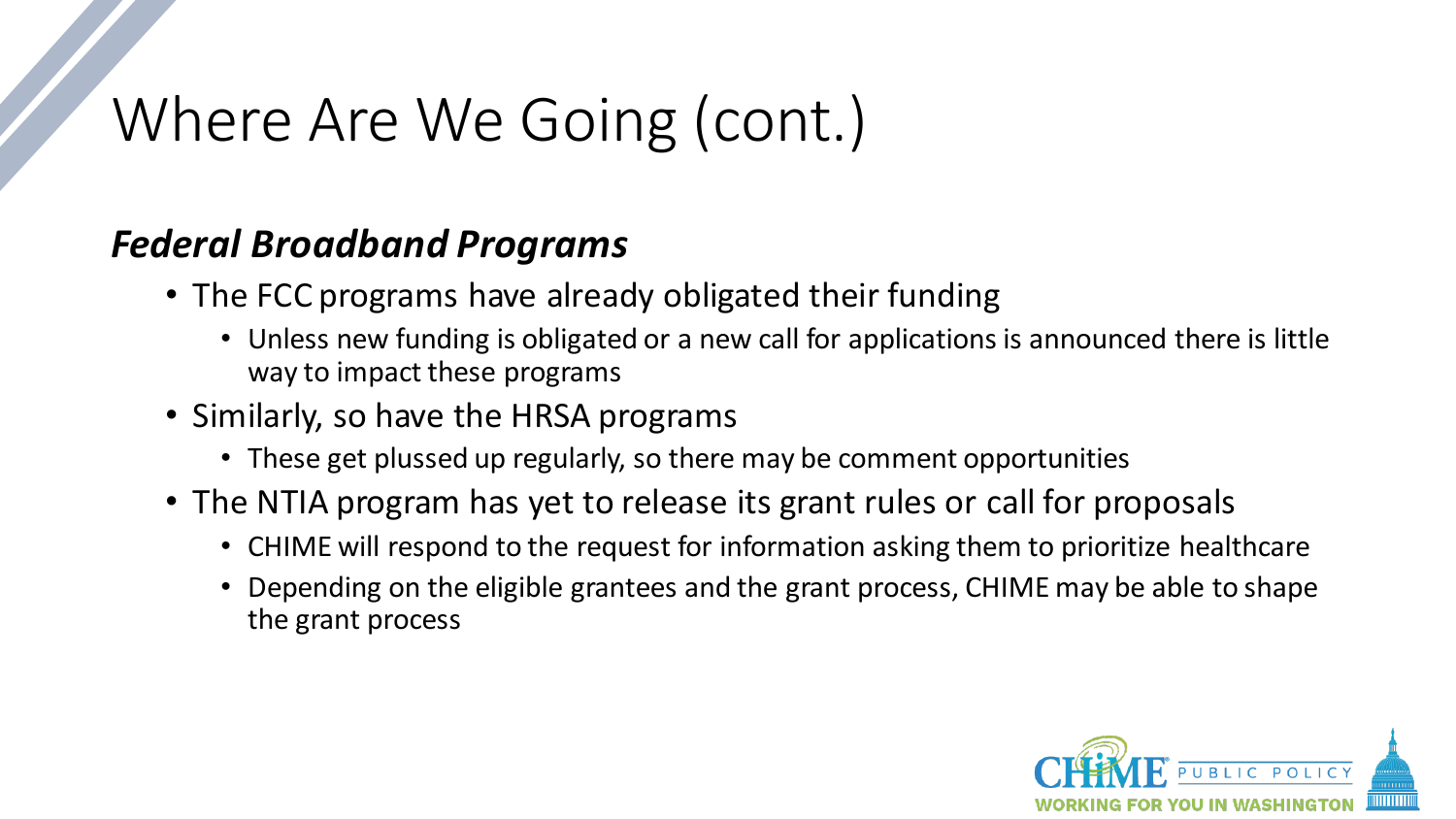### Capitol Hill

- The prognosis for Congress to pass sweeping telehealth legislation is still unknown.
- One very possible outcome is Congress takes a "kick the can down the road" approach whereby they maintain the pandemic authorities in the short-term, such as several months, one year, or two years.
- The federal government is currently being funded by a continuing resolution (CR) which expires on Feb. 18.
- If Congress wanted to act, they could attach language (an extension or otherwise) to the CR.

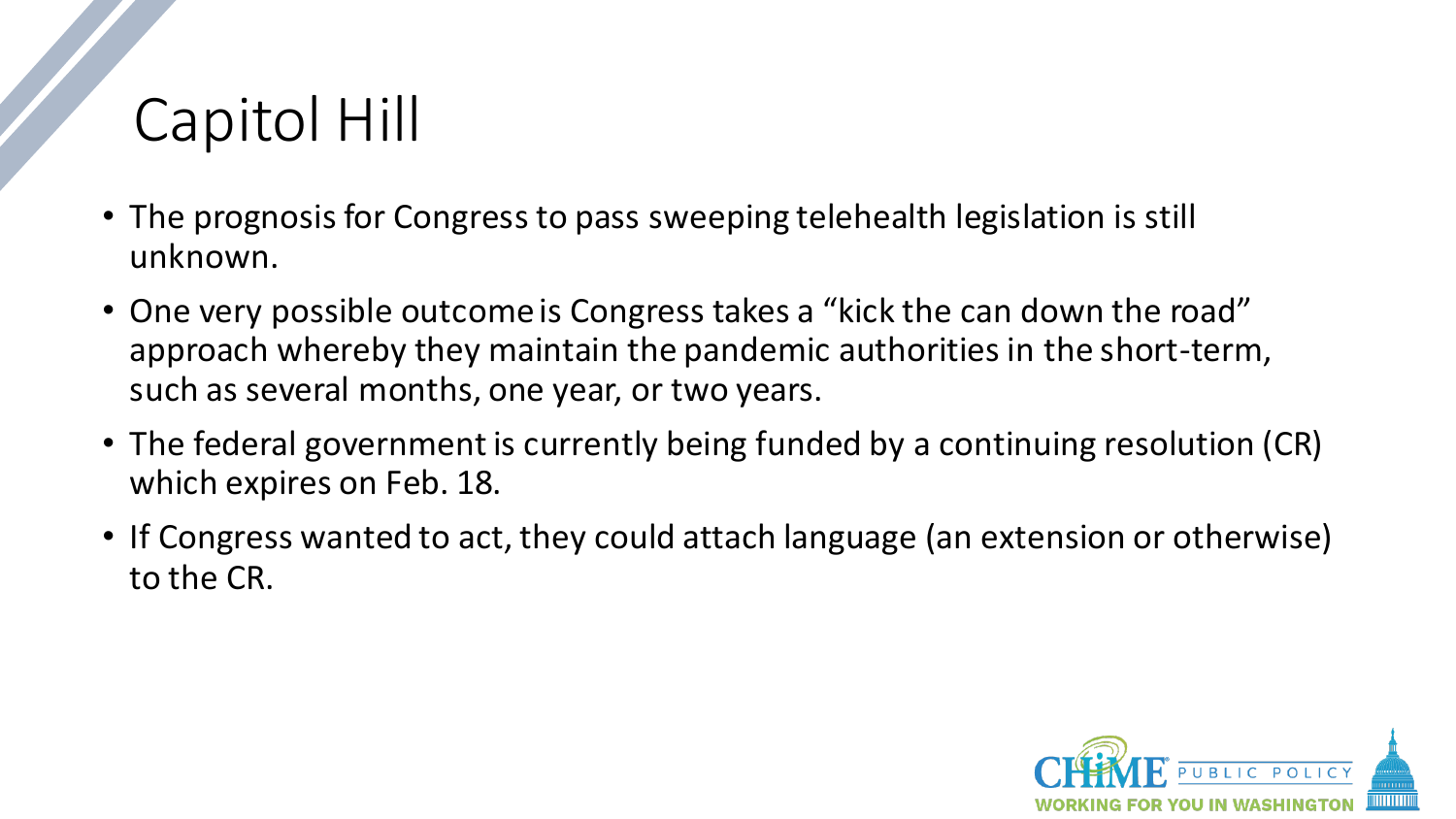### Legislation

- S. 1512/H.R. 2903, the CONNECT for Health Act
- S. 368/H.R. 1332, the Telehealth Modernization Act
	- Also included in Section 403 of the Cures 2.0 Act introduced by Reps. Diana DeGette (D-CO) and Fred Upton (R-MI) in November 2021
- H.R. 366, the Protecting Access to Post-COVID-19 Telehealth Act
- H.R. 6202, the Telehealth Extension Act

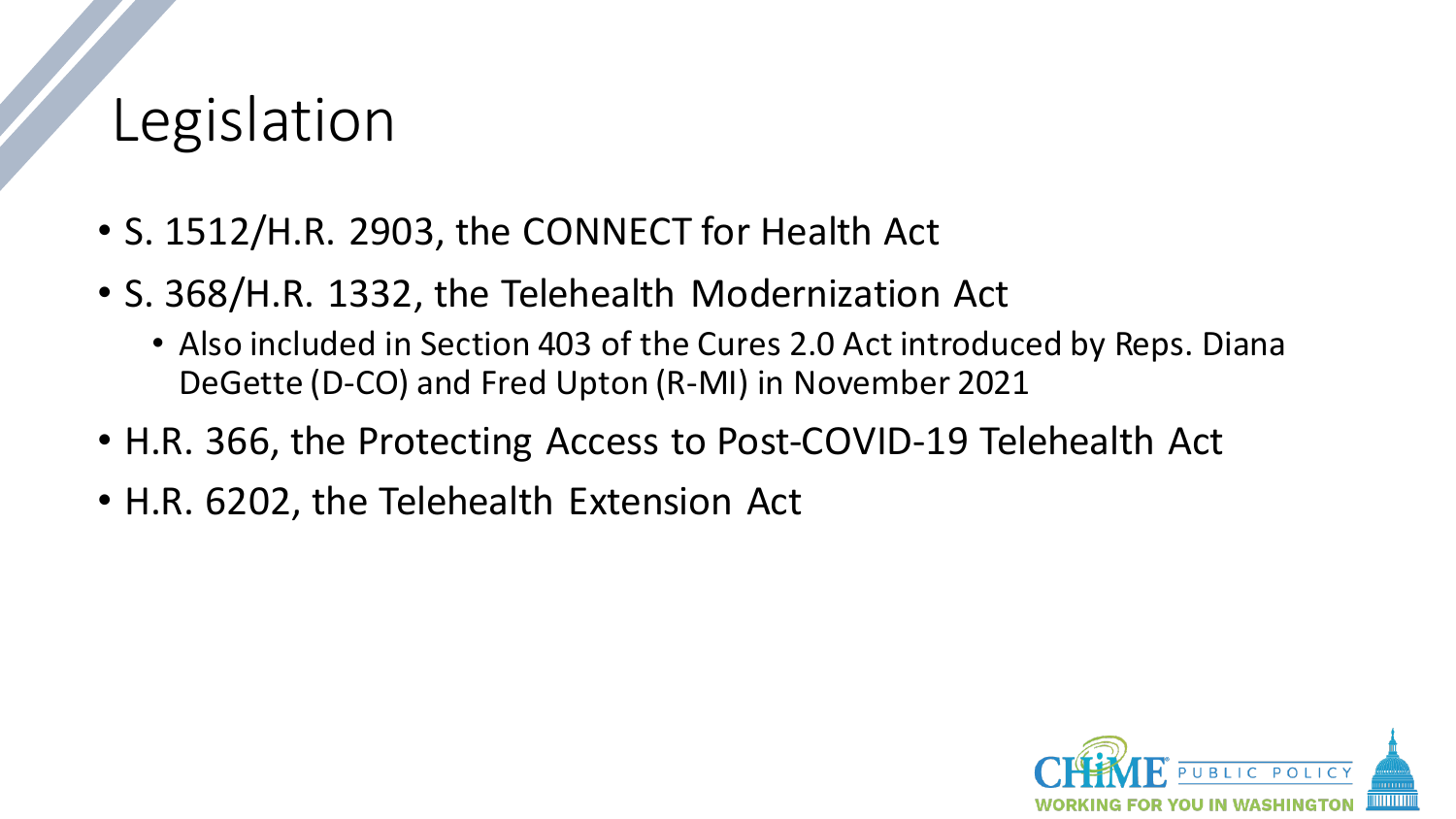### Challenges

- The challenges facing passage of comprehensive legislation making permanent many of the requirements lifted under pandemic authorities include:
	- Cost and impact on the Medicare Trust Fund
	- Program integrity (ie. fraud, waste, and abuse) concerns
	- Payment parity
	- Differences of opinion on removing the Medicare requirement which calls for a patient to be seen first by a provider before being seen via telehealth